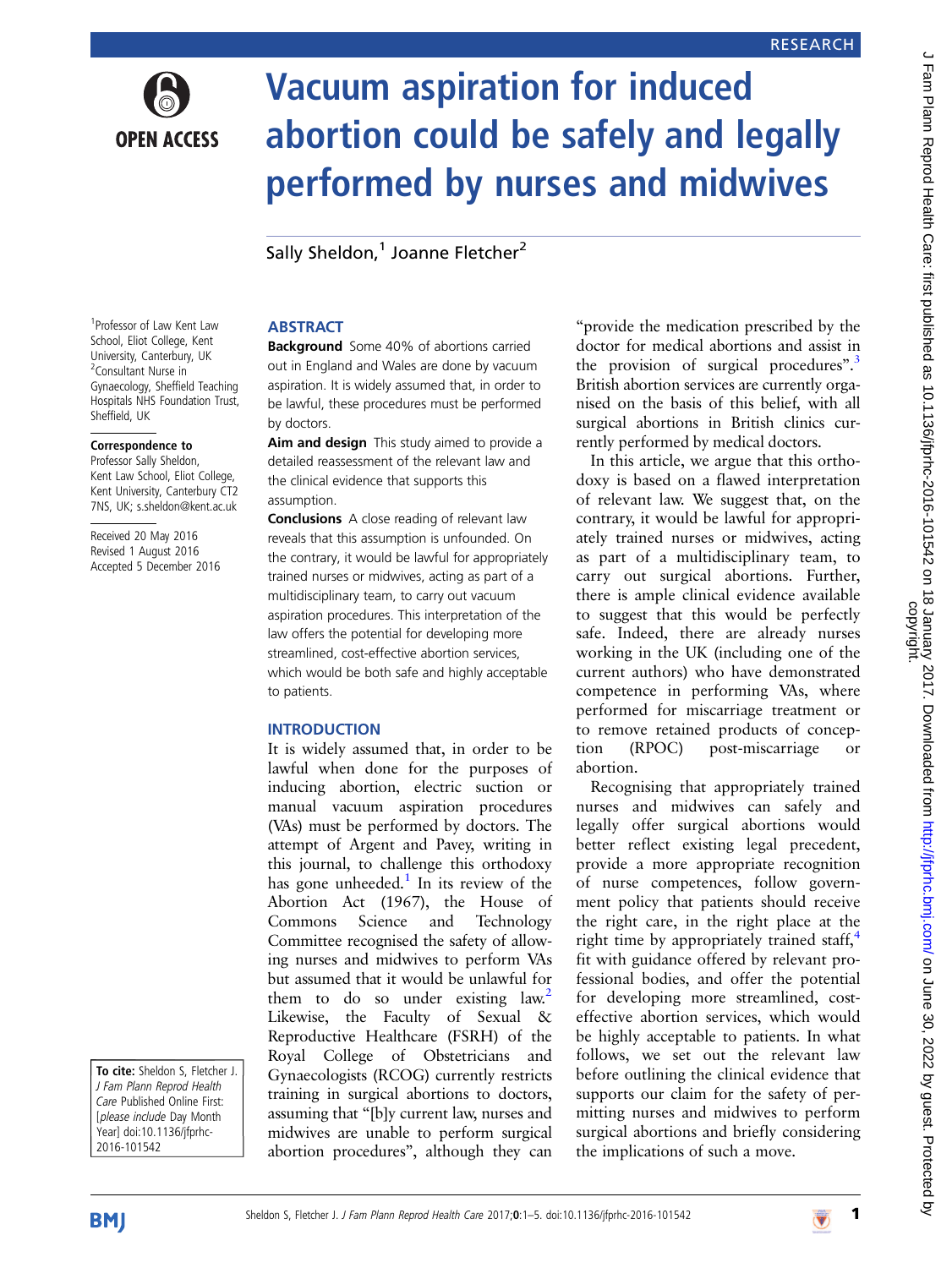#### THE LAW

"Unlawful procurement of miscarriage" is punishable by life imprisonment under the Offences Against the Person Act 1861. In 1967, the Abortion Act was introduced "to broaden the grounds upon which abortions may be lawfully obtained" and "to ensure that the abortion is carried out with all proper skill and in hygienic conditions". The Act applies in England, Wales, Scotland but not Northern Ireland. It allows for abortions to be performed where two doctors certify in good faith that the woman meets one of a range of conditions; where the termination is performed by a registered medical practitioner; and where it is done on National Health Service (NHS) or other approved premises.

In this article, we focus on the second of these requirements, which aimed to ensure that abortions would be performed safely by an appropriately skilled professional. In 1967, the assumption that this would necessarily be a doctor reflected the medical fact that legal abortions were far riskier, technically more demanding procedures. In the words of one leading judge, they were "done by surgical methods", with the "knife with the cutting edge" of necessity "operated by a registered medical practitioner".<sup>[5](#page-4-0)</sup> In the years immediately following the introduction of the Act, however, the use of VA quickly became widespread in early pregnancy, already rendering the need for the skilled hand of a doctor less self-evident.

VA involves gentle suction to remove the fetus from the womb, typically taking less than 5 minutes. While it is used until approximately 15 weeks of pregnancy, the vast majority of procedures are done below 9 weeks.<sup>[6](#page-4-0)</sup> VA was introduced to much of the English-speaking world by a paper published in July  $1967<sup>7</sup>$  $1967<sup>7</sup>$  $1967<sup>7</sup>$  By 1969, one-third of all induced abortions in England and Wales were performed this way. $8 \text{ In}$  $8 \text{ In}$ 2015, 40% of abortions were done by VA, with a further  $55\%$  performed using abortion pills.<sup>[6](#page-4-0)</sup> Less than 1 in 20 abortions thus now rely on the more technically demanding methods that might clinically justify the need for the skilled hand of an experienced surgeon.

The courts considered the requirement that an abortion should be performed by a doctor in RCN v DHSS  $[1981]$ , a case involving second-trimester medical terminations. At the time, a doctor's involvement in performing this kind of abortion was typically limited to the insertion of a catheter into the woman's womb. After that, while available to be called if necessary, he or she would not routinely be present on the ward for the 18–30 hours that it could take for the abortion to occur. $\delta$  Rather, it would be nurses or midwives who would attach the catheter to a pump, add the necessary infusion of prostaglandins, turn on the pump, monitor the patient's vital signs and adjust the flow of prostaglandins as necessary.

In RCN, the courts were asked to consider the following question: where the only steps that directly cause an abortion are carried out by a nurse or midwife, is the pregnancy "terminated by a registered medical practitioner"? By a slim majority, three of the five judges who heard the case in the House of Lords (then the highest UK appellate court) found that it was: this provision required that a doctor "should accept responsibility" for all stages of treatment for the termination of pregnancy, without necessarily needing to carry out specific actions him or herself.<sup>[5](#page-4-0)</sup> Lord Diplock explained:

"The particular method to be used should be decided by the doctor in charge of the treatment for termination of the pregnancy; he should carry out any physical acts, forming part of the treatment, that in accordance with accepted medical practice are done only by qualified medical practitioners, and should give specific instructions as to the carrying out of such parts of the treatment as in accordance with accepted medical practice are carried out by nurses or other members of the hospital staff without medical qualifications. To each of them, the doctor, or his substitute, should be available to be consulted or called on for assistance from beginning to end of the treatment."<sup>[5](#page-4-0)</sup>

This reading allowed the existing medical practice for second-trimester medical inductions to be maintained. It is also taken as the basis of the legality of the now common practice of allowing an appropriately trained nurse to hand over or to administer abortion pills that have been prescribed by a medical practitioner.

How does this apply to surgical abortions? It is widely assumed that, in order to be legal, these must be performed by doctors. However, this assumption is difficult to square with the decision in RCN. Rather, subject always to the clinical safety of such a move, the better understanding is that surgical abortions might be legally performed by an appropriately trained and skilled nurse or midwife, acting as part of a multi-disciplinary team that includes a doctor. In such a case, the doctor's role in deciding upon treatment and giving any necessary, specific instructions as to how it should be carried out would be exactly the same. Further, he or she (or a substitute) would be available to be consulted or called upon for assistance throughout the treatment. While it might appear to stretch the statutory language to interpret medical direction and oversight as sufficient to constitute 'performance' of a hands-on, surgical procedure, it should be recalled that, on its facts, RCN was also concerned with the performance of physical acts.

Our interpretation of the law is supported by a careful reading of the three majority judgments offered in the House of Lords in RCN. Lord Keith finds that a doctor must have "responsibility for the whole process" and "personally [perform] essential parts of it which are such as to necessitate the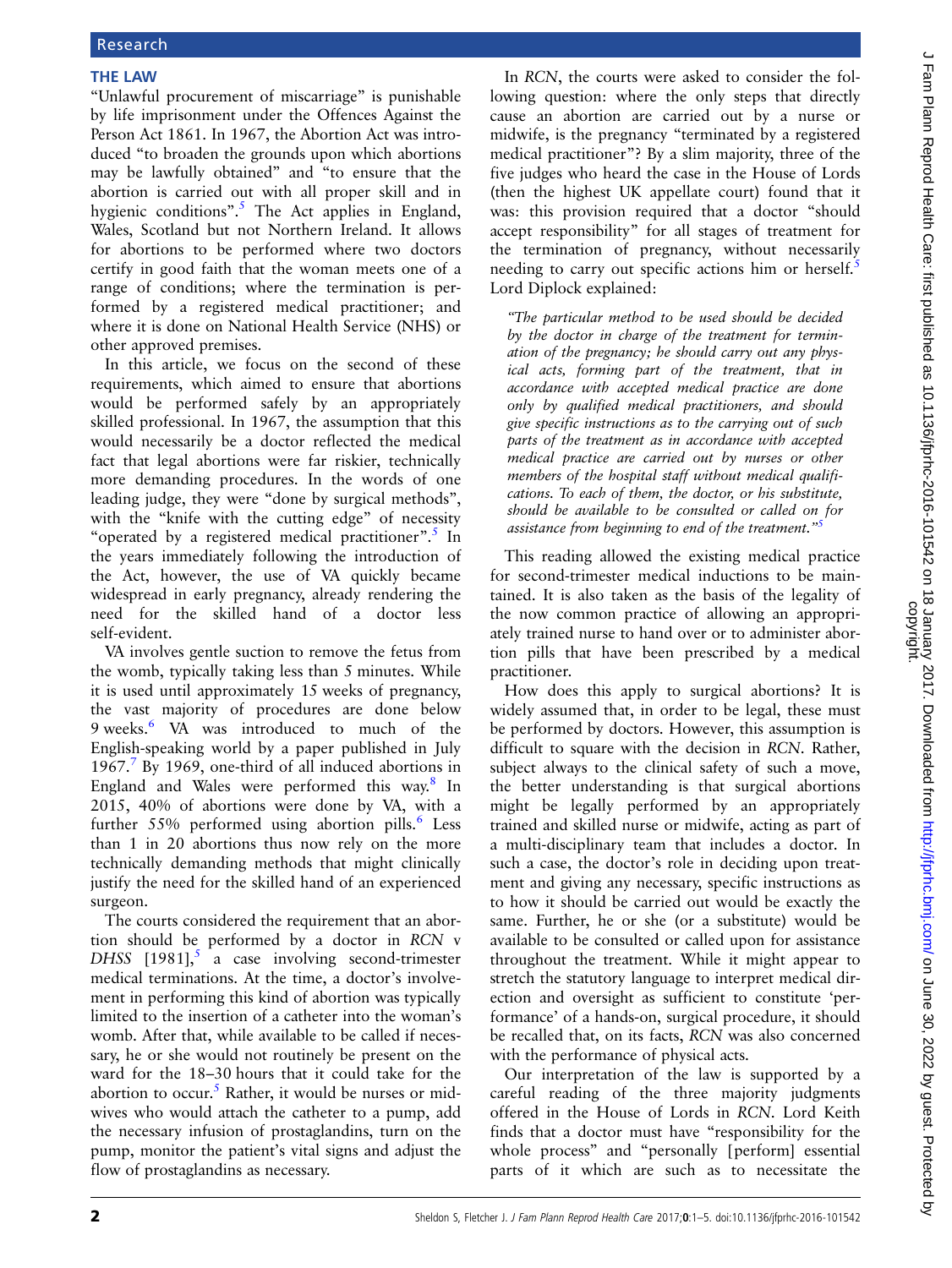application of his particular skill". This formulation implicitly accepts that the question of what tasks must be performed by a doctor should be resolved with reference to evidence of best clinical practice. $5$  Lord Roskill reasons that the legal requirement is met when the "entirety of the treatment for the termination of pregnancy and [the nurse's] participation in it is at all times under the control of the doctor even though the doctor is not present throughout the entirety of the treatment". [5](#page-4-0) Likewise, Lord Diplock finds that "the doctor need not do everything with his own hands". Rather, treatment should be "carried out in accordance with his directions", with a doctor remaining "in charge throughout".<sup>[5](#page-4-0)</sup> Each of the three majority judgments thus offers strong support for the view that it is legal for appropriately trained nurses and midwives, acting as part of a multidisciplinary team that includes a doctor, to perform surgical abortions.

Our interpretation of the law is further supported by recent discussion in the Supreme Court (which, in 2009, replaced the Appellate Committee of the House of Lords as the highest court in the UK). Citing RCN, the Court's Deputy President, Lady Hale, noted that the statutory requirement was met:

"… when [the abortion] was a team effort carried out under [the doctor's] direction, with the doctor performing those tasks that are reserved to a doctor and the nurses and others carrying out those tasks which they are qualified to perform".<sup>[9](#page-4-0)</sup>

The Court thus did not read the Abortion Act as requiring that a doctor perform any specific physical tasks. Rather, "reserved to a doctor" might be understood as referring to those aspects of treatment where other regulation requires that a doctor perform them, such as certification requirements or the right to prescribe certain medicines (including the mifepristone and misoprostol used in a medical abortion). Alternatively, the implied opposition between "reserved to a doctor" and those tasks which others are "qualified to perform" might be taken to imply that the former is appropriately understood as meaning those tasks that a doctor alone is qualified to perform. As we show next, a review of the clinical evidence clearly shows that this would not apply to vacuum aspiration.

### THE CLINICAL EVIDENCE

The World Health Organization recommends that nurses and midwives can be trained to provide safe, early abortion without compromising safety.<sup>[10 11](#page-4-0)</sup> This recommendation reflects the clinical evidence, which shows no difference in complication rates between women who had first-trimester abortions with VA performed by mid-level healthcare providers (nurses, midwives and other non-physician providers) and those who had the procedure performed by a doctor. One systematic review of five studies from the USA,

Nepal, South Africa, Vietnam and India, including two randomised controlled trials and three prospective cohort studies, compared the experience of 4198 women who underwent a procedure administered by a mid-level provider, and 4341 who underwent a physician-administered procedure.[12](#page-4-0) While complications were rare amongst both provider groups, the review revealed no statistical differences in incomplete abortion and complications for first-trimester surgical and medical abortion up to 9 weeks performed by mid-level providers compared with doctors. A further prospective, observational study, which evaluated the outcomes of 5812 VAs performed by doctors and 5675 newly trained nurse practitioners, midwives and physician assistants in California, equally found no difference in complication rates.<sup>[13](#page-4-0)</sup>

Turning specifically to the UK, while in 1967 it was uncommon for nurses or midwives to perform surgical procedures, today they perform a range of complex procedures including colposcopies and hys-teroscopies.<sup>[1](#page-3-0)</sup> They also fit intrauterine devices and intrauterine systems, a procedure that is said to require about the same level of skill as  $VA<sup>2</sup>$ . In its review of the scientific evidence relating to abortion, the Science and Technology Committee of the House of Commons recommended that, subject to usual training and professional standards, nurses and midwives should be permitted to carry out early surgical abortions, finding that this would not compromise patient safety or quality of care.<sup>[2](#page-3-0)</sup>

Moreover, nurses in Britain are already performing VAs under local anaesthetic for surgical management of miscarriage or RPOC post-miscarriage or abortion. Whilst the numbers of nurses and midwives in England performing VAs are low, one of the authors and two of her nursing colleagues have been providing a manual VA service since 2011. The nurse-led service was established in order to improve the patient experience, avoiding the situation where women might sometimes wait days for access to a surgical procedure that was historically reliant on the availability of a doctor. In the absence of any formal accredited competency-based training programme for nurses and midwives, a local training package was devised based on the FSRH VA for abortion training module.<sup>[3](#page-3-0)</sup> The service is now very much reactive to the needs of women (miscarriages and emergencies cannot be predicted), has streamlined surgical management for women experiencing miscarriage or RPOC, and has improved the patient experience, with women no longer waiting for a slot on an emergency theatre list. Usually women can arrange a procedure on a date and time to suit their circumstances, knowing that they will only be in hospital for a few hours.

An internal audit of the first 50 cases performed by the nursing staff showed that only one patient required further oral misoprostol for continued

J Fam Plann Reprod Health Care: first published as 10.1136/jfprhc-2016-1016-1016-10 n 18 January 2017. Downloaded from http://jfprhc.bmj.com/ on June 30, 2022 by guest. Protected by<br>copyright. on June 30, 2022 by guest. Protected by <http://jfprhc.bmj.com/> J Fam Plann Reprod Health Care: first published as 10.1136/jfprhc-2016-101542 on 18 January 2017. Downloaded from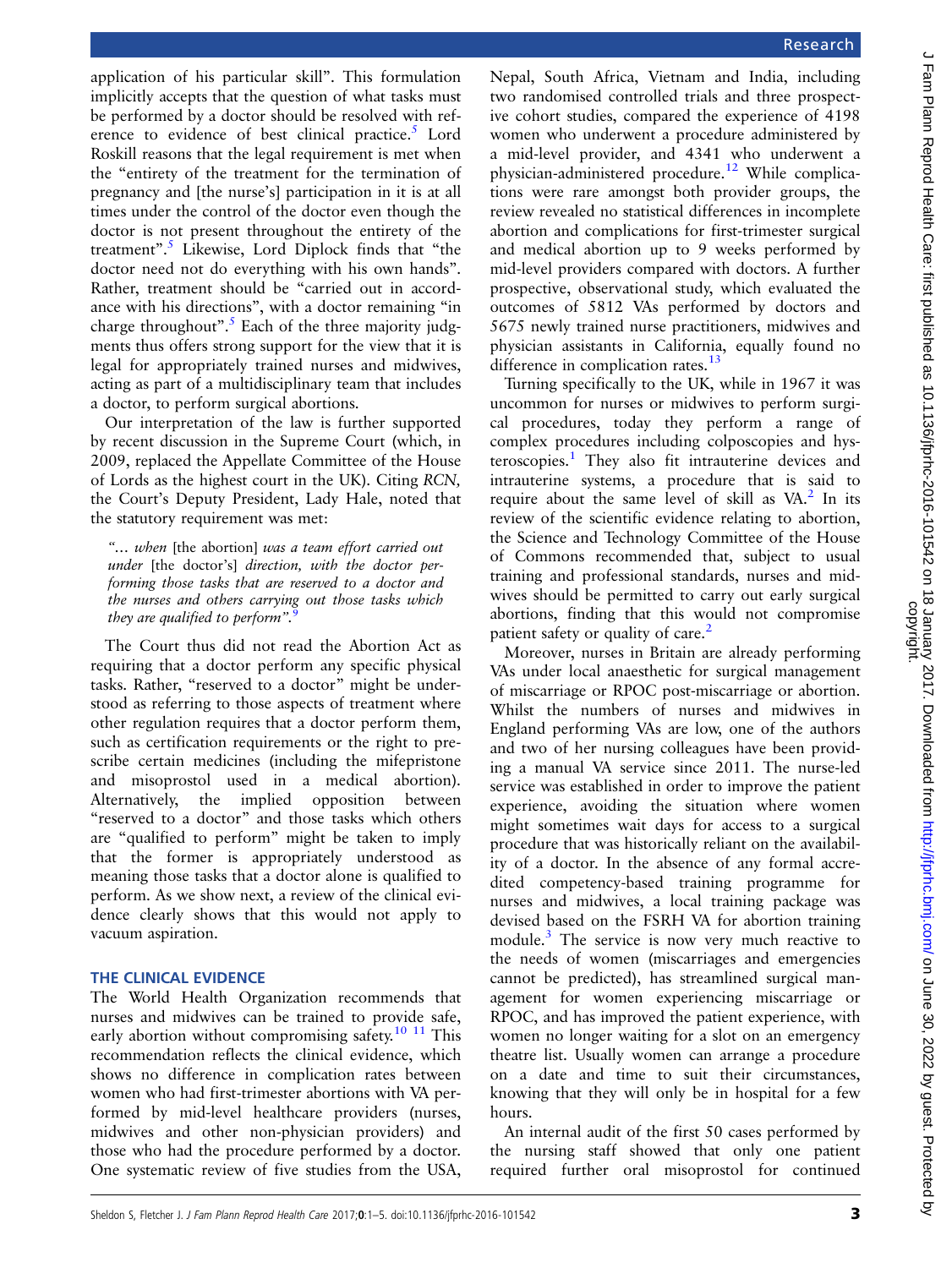<span id="page-3-0"></span>bleeding post-procedure. While the service has generally proved a great success, it has led to some confusion: women who may have had a VA performed by a nurse following a miscarriage do not understand why they cannot opt for a nurse to perform the same procedure for their requested abortion, particularly when this creates delay in their ability to access a legally authorised procedure.

Development of nurse-led surgical abortion services would be in line with the development of nursing competences and the four dimensions of the Nursing and Midwifery Council The Code  $(2015).<sup>14</sup>$  $(2015).<sup>14</sup>$  $(2015).<sup>14</sup>$  This requires prioritising people, practising effectively, preserving safety, and promoting professionalism and trust. In line with these core values, the introduction of a nurse-led surgical abortion would recognise the needs of women requesting abortion, assess and respond to them in a timely manner, and offer a choice of procedure by appropriately trained, competent staff, potentially at an earlier gestation than where necessary to wait for a place on a surgical list offered by a doctor. The RCOG has already noted its explicit support for according greater responsibility to nurses involved in abortion service provision.<sup>[15](#page-4-0)</sup>

Finally, at a time of extreme budgetary restraint within the NHS, the current understanding of the law has resulted in the (relatively expensive) time of doctors being devoted to work that might safely be done by nurses and midwives. The latter are also likely to constitute a more stable workforce than junior doctors, who will move around during their career progression. Allowing nurses to provide this service thus potentially offers a more sustainable and economically efficient basis for the long-term development of excellent care. It would free up doctors to focus on those aspects of service provision where their specific expertise is needed. It might also improve the job satisfaction of nursing and midwifery staff, potentially impacting positively on sickness absence and staff retention rates.

Our interpretation of the law thus offers the potential for improved services, whilst also better reflecting existing legal precedent. While we are confident that our reading of the law is the correct one, given that the alternative, current reading of the law is so well entrenched, it may be advisable to seek judicial clarification before any reorganisation of services takes place. This could be done by seeking a court declaration. The FSRH might then open its training modules in surgical abortion to nurses and midwives, allowing them to develop the competences that would allow them to perform procedures safely and effectively. As with any innovation in clinical practice, the broadening of the range of professionals who are permitted to perform VAs should be closely monitored and reviewed. However, the available clinical evidence gives every ground for strong confidence that such monitoring will confirm its safety.

## **CONCLUSIONS**

Our reading of the relevant law stands in clear contrast to that which has informed the current organisation of abortion services. However, we do nothing more than to take the well-established interpretation of the relevant provision of the Abortion Act offered by our highest domestic court to its natural conclusion. Moreover, our interpretation of the law adheres closely to the broad purposes of the Abortion Act, as laid down in RCN.<sup>[5](#page-4-0)</sup> The recognition that, subject to appropriate training, it would be lawful for nurses and midwives to offer VAs would have no effect on the Act's first purpose (to extend the grounds upon which abortions can be provided) and it should be permitted only if it conforms to the second (to ensure that the abortions are carried out with all proper skill and in hygienic conditions). Indeed, it might be suggested that once a termination has been duly authorised, it is only the second of these purposes that is relevant. In conclusion, if VAs can be safely carried out by appropriately trained and skilled midlevel providers, there is no reason not to accommodate this practice within the existing statutory framework.

Acknowledgements Sally Sheldon's contribution to this article drew on research funded by the Arts and Humanities Research Council (AH/L006537/1) and she acknowledges that support with thanks. Both authors are grateful to Patricia Lohr, Tracey Masters and Mandy Myers for helpful comments on an earlier draft of the article.

Funding Arts and Humanities Research Council (AH/L006537/1).

Competing interests None declared.

Provenance and peer review Not commissioned; externally peer reviewed.

Authors' note A more detailed account of the legal analysis contained in this article, contextualised within a broader consideration of the Abortion Act  $(1967)$ , is provided in a recent Modern Law Review article.

Open Access This is an Open Access article distributed in accordance with the terms of the Creative Commons Attribution (CC BY 4.0) license, which permits others to distribute, remix, adapt and build upon this work, for commercial use, provided the original work is properly cited. See:<http://creativecommons.org/licenses/by/4.0/>

### **REFERENCES**

- 1 Argent V, Pavey L. Can nurses legally perform surgical induced abortion? [J Fam Plann Reprod Health Care](http://dx.doi.org/10.1783/147118907780254231) 2007;33:79.
- 2 Science and Technology Committee of the House of Commons. Scientific Developments Relating to the Abortion Act 1967 (Twelfth Report of Session 2006-7). Vol. 1, HC 1045–1:2007.
- 3 Faculty of Sexual & Reproductive Healthcare of the Royal College of Obstetricians and Gynaecologists. Syllabus and Logbook for the Certificate in Abortion Care of the Faculty of Sexual and Reproductive Healthcare of the Royal College of Obstetricians and Gynaecologists. Undated. [http://www.fsrh.](http://www.fsrh.org/pdfs/AbortionCareLogbook.pdf) [org/pdfs/AbortionCareLogbook.pdf](http://www.fsrh.org/pdfs/AbortionCareLogbook.pdf) [accessed 31 July 2016].
- 4 NHS RightCare. Commissioning for Value products. 2016. Undated.<https://www.england.nhs.uk/rightcare/intel/cfv/> [accessed 31 July 2016].